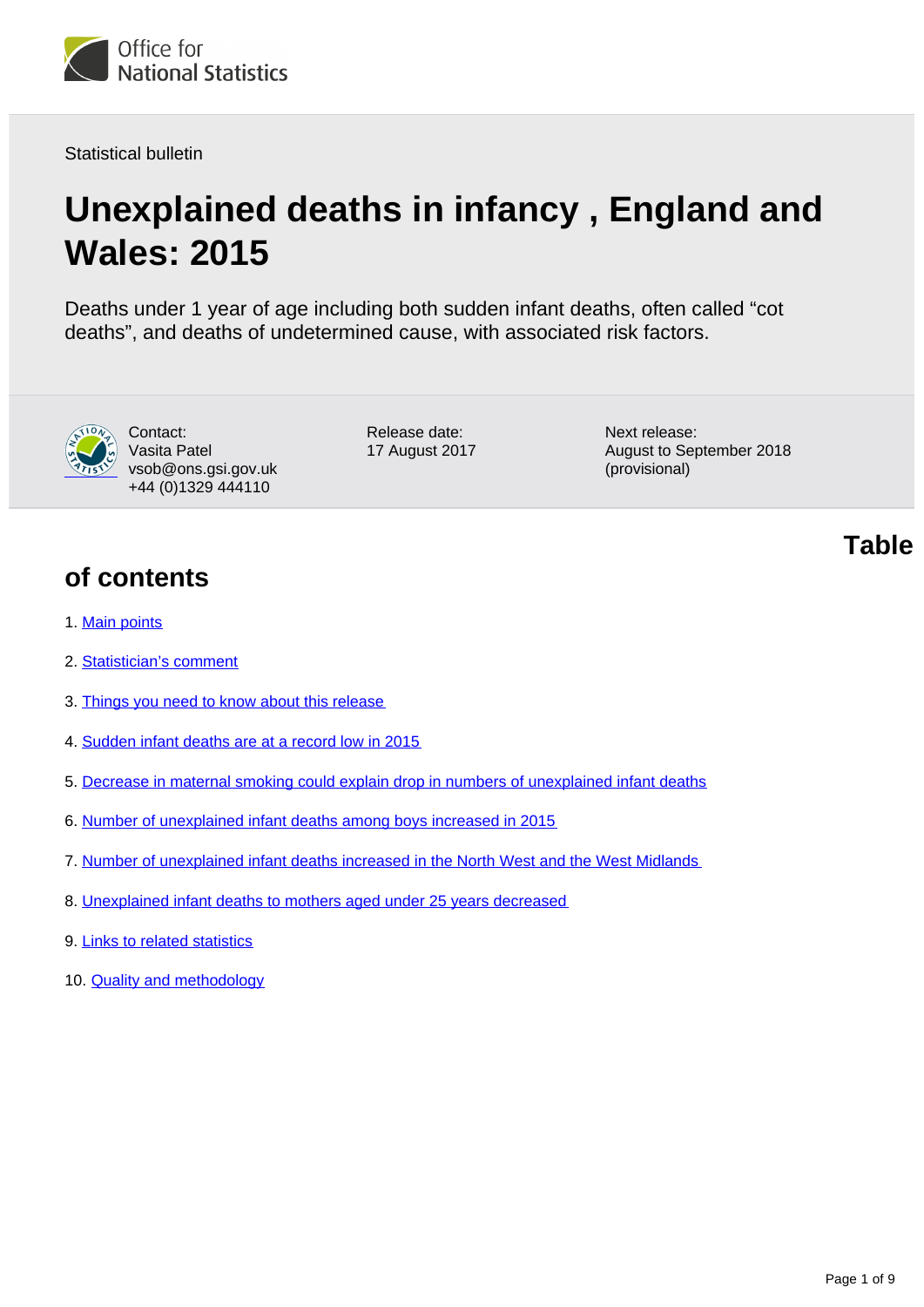# <span id="page-1-0"></span>**1 . Main points**

- There were 191 unexplained infant deaths in England and Wales in 2015, with a rate of 0.27 deaths per 1,000 live births; this follows the decreasing trend that has generally been seen over the last decade.
- Unexplained infant deaths accounted for 7.4% of all infant deaths occurring in 2015.
- Around 6 in every 10 unexplained deaths were recorded as sudden infant deaths with the remaining recorded as unascertained (deaths coded to ICD-10 code R99 "other ill-defined and unspecified causes of mortality").
- Just under two-thirds of all unexplained infant deaths were boys in 2015 (127 deaths).
- In 2015, the rate of unexplained infant deaths remained the highest in Yorkshire and The Humber, at 0.42 deaths per 1,000 live births, a decrease from 0.48 in 2014.

# <span id="page-1-1"></span>**2 . Statistician's comment**

"Unexplained infant deaths in 2015 were the lowest on record, driven by a further decrease in sudden infant deaths from 2014. This could be due to a greater awareness of safe sleeping practices and a reduction in the number of mothers smoking during pregnancy."

Vasita Patel, Vital Statistics Outputs Branch, Office for National Statistics follow [@StatsLiz](https://twitter.com/StatsLiz?ref_src=twsrc%5Etfw) on Twitter

# <span id="page-1-2"></span>**3 . Things you need to know about this release**

Important information for interpreting these birth and unexplained deaths in infancy statistics: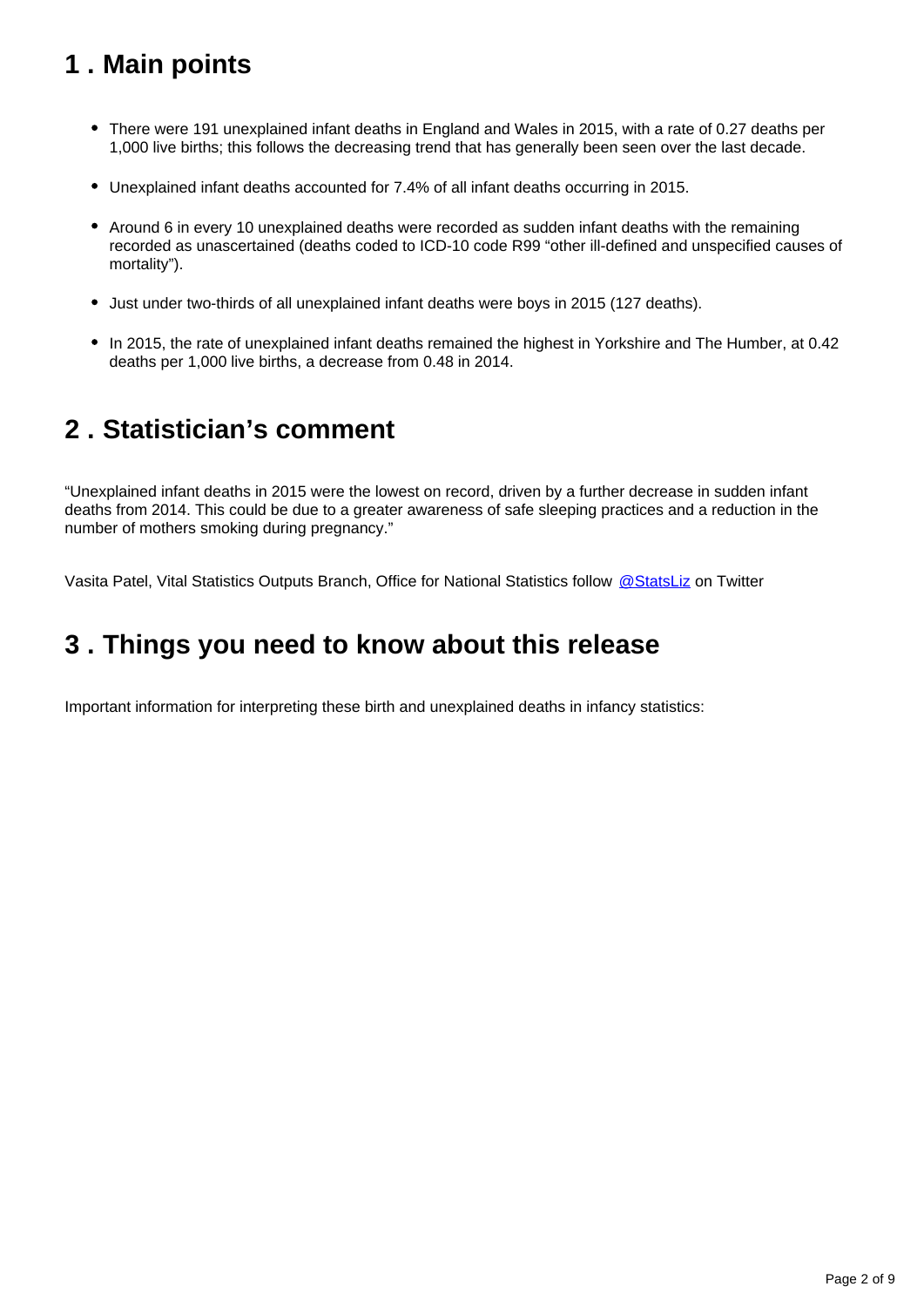- birth and death statistics are compiled from information supplied when births and deaths are certified and registered as part of civil registration, a legal requirement
- figures represent births and infant deaths (deaths under 1 year of age) that occurred in England and Wales; these include the births and infant deaths of individuals whose usual residence was outside England and Wales
- figures in the [unexplained deaths in infancy tables](https://www.ons.gov.uk/peoplepopulationandcommunity/birthsdeathsandmarriages/deaths/datasets/unexplaineddeathsininfancyenglandandwalesreferencetables) and [unexpected deaths tables](https://www.ons.gov.uk/peoplepopulationandcommunity/birthsdeathsandmarriages/deaths/datasets/unexplaineddeathsininfancyenglandandwalesunexpecteddeaths) contain figures on deaths that occurred in the calendar year
- figures are available from 2004 onwards
- unexplained deaths include both sudden infant deaths and unascertained deaths
- sudden infant deaths, are coded to the International Classification of Diseases tenth revision (ICD-10) code R95 "sudden infant death syndrome (SIDS)" which, includes any mention of "sudden infant death", "cot death", "SIDS", "crib death", or another similar term anywhere on the death certificate
- unascertained deaths, are coded to the ICD-10 code R99 "other ill-defined and unspecified causes of mortality" which includes cases where the only mention on the death certificate is unascertained death
- figures in the *unexpected deaths tables* have been produced according to The Lullaby Trust's definition of unexplained infant deaths that were unexpected, that is unexplained infant deaths that were referred to a coroner
- figures are based on data available up to 24 June 2017 and will not match those published in the child [mortality in England and Wales](https://www.ons.gov.uk/peoplepopulationandcommunity/birthsdeathsandmarriages/deaths/bulletins/childhoodinfantandperinatalmortalityinenglandandwales/previousReleases) release; figures for 2014 have been finalised and figures for 2015 are provisional and will be finalised in the next annual release
- the definitions for main terms used in this release can be found in the "**[Quality and methodology](https://www.ons.gov.uk/peoplepopulationandcommunity/birthsdeathsandmarriages/deaths/bulletins/unexplaineddeathsininfancyenglandandwales/2015#quality-and-methodology)**" section

## <span id="page-2-0"></span>**4 . Sudden infant deaths are at a record low in 2015**

Following an unexpected rise in 2013, unexplained infant deaths continued to decrease in 2015 from 217 (a rate of 0.31 deaths per 1,000 live births) in 2014 to 191 (0.27 deaths per 1,000 live births), equivalent to a 12.9% decrease in the rate (Figure 1). The record low seen in 2015 was largely driven by the continued decrease in sudden infant deaths from 165 in 2013 to 130 in 2014 and further to 117 in 2015 (figures are available from 2004 onwards). This has resulted in an overall 29.1% decrease in the number of sudden infant deaths since 2013.

This decrease could be driven by the advice and guidance that is available for parents from the [NHS,](http://www.nhs.uk/Conditions/Sudden-infant-death-syndrome/Pages/Introduction.aspx) Welsh [Government](http://gov.wales/docs/dsjlg/publications/cyp/140320-reduce-risk-cot-death-en.pdf) and [The Lullaby Trust](https://www.lullabytrust.org.uk/). Since 2015, The Lullaby Trust has held an annual awareness Safer Sleep [Week Campaign](https://www.lullabytrust.org.uk/about-us/what-we-do/our-safer-sleep-week-campaign/) promoting [safer sleep advice](https://www.lullabytrust.org.uk/safer-sleep-advice/), whereby a number of health authorities participated further driving public awareness. The Lullaby Trust have also trained health professionals working with new and expectant parents in safer sleep practices and advice they can pass onto parents.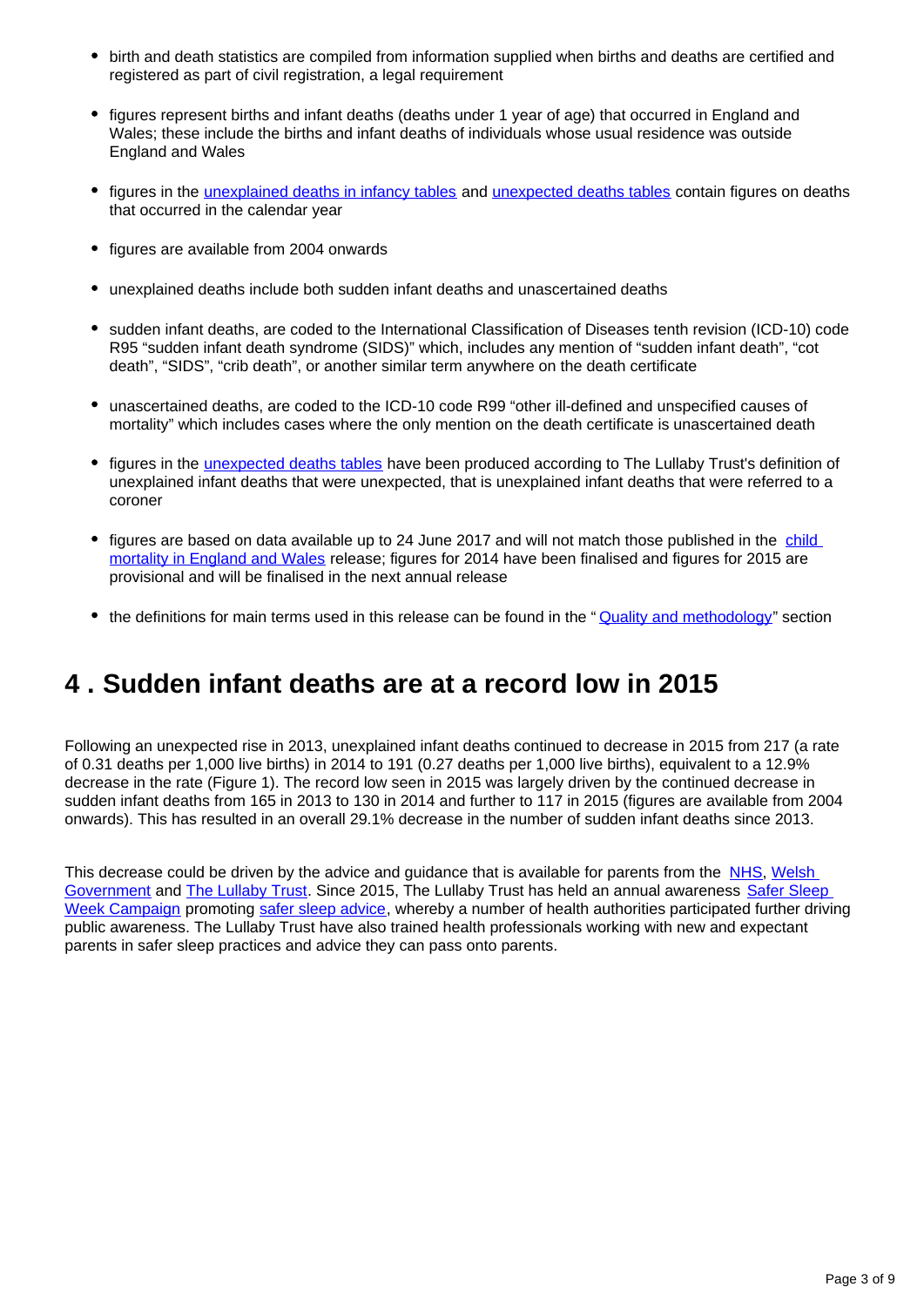#### **England and Wales**

# Figure 1: Unexplained infant deaths, 2004 to 2015[p]

#### **England and Wales**



Source: Office for National Statistics

#### **Source: Office for National Statistics**

#### **Notes:**

- 1. Figures are based on death occurrences.
- 2. Data for 2015 are provisional [p].
- 3. Sudden infant deaths, are coded to ICD-10 code R95 and Unascertained deaths are coded ICD-10 code R99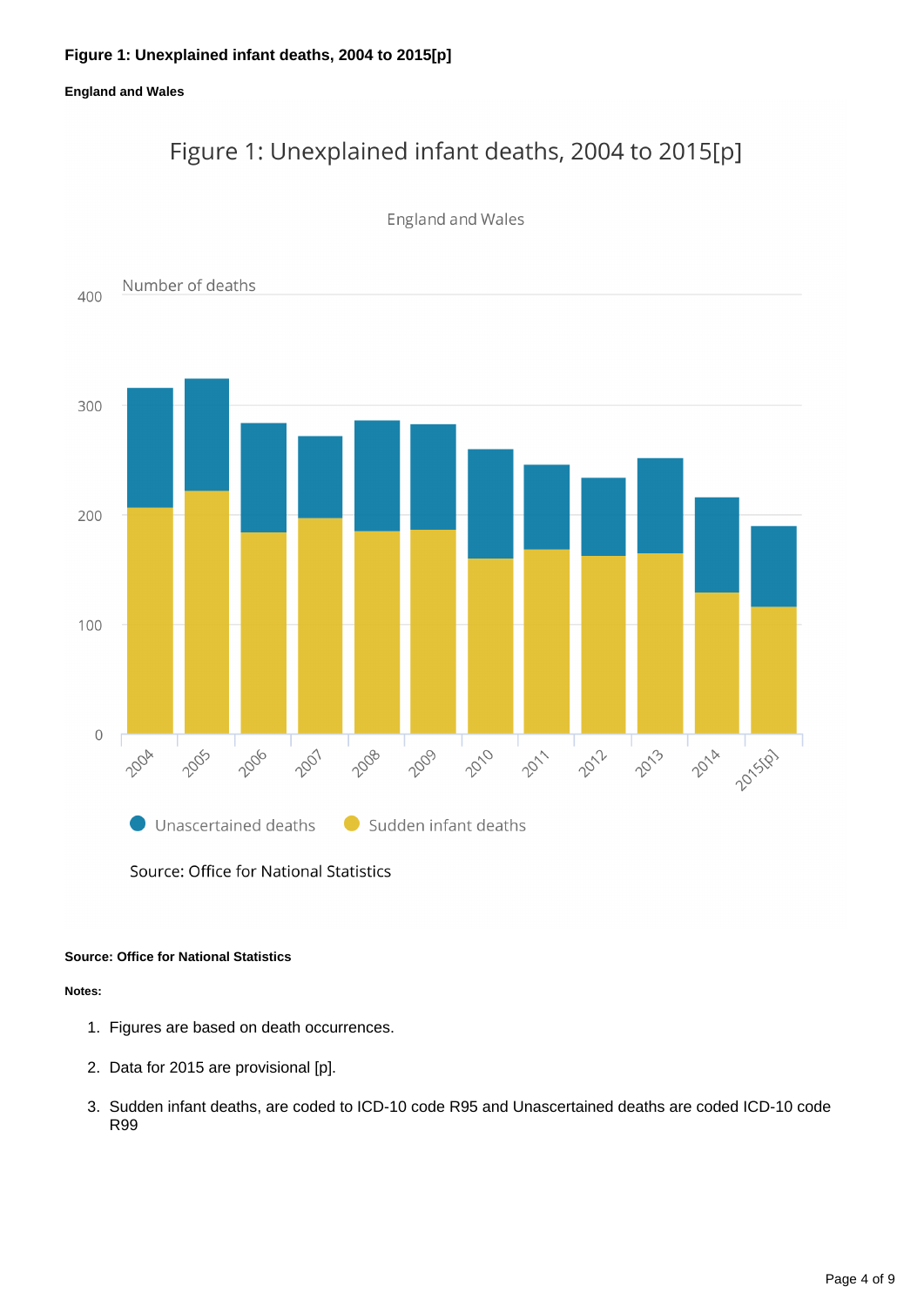The majority of infant deaths are likely to occur in the first 4 weeks after birth (neonatal period) but unexplained infant deaths are more likely to happen after the first 4 weeks. In 2015, 80.6% of unexplained infant deaths occurred in the postneonatal period, (at least 28 days but less than 1 year after birth) a reduction from 83.9% in 2014.

# <span id="page-4-0"></span>**5 . Decrease in maternal smoking could explain drop in numbers of unexplained infant deaths**

As unexplained infant deaths cannot be explained by medical history, it is not possible to say with any degree of certainty what has caused the change in numbers. However, there are a number of factors that are thought to have an effect.

Two main risks associated with unexplained infant deaths are [maternal smoking during pregnancy](https://www.ncbi.nlm.nih.gov/pubmed/9247009) and postnatal [exposure to tobacco smoke](https://www.ncbi.nlm.nih.gov/pubmed/8474808). Research shows that babies whose mothers smoke have an increased risk of sudden infant death syndrome, compared with babies whose mothers do not smoke, and that the level of risk is greater with increasing levels of maternal smoking. A recent study has shown that the number of mothers smoking during pregnancy, [continued to decrease in 2015,](http://content.digital.nhs.uk/article/6465/More-than-one-in-10-babies-born-to-mothers-who-smoke) which could be a reason for the decrease in the number of unexplained infant deaths.

Other risk factors for unexplained infant deaths are overheating and an unsafe sleeping environment, such as the baby's head being covered. These situations may be more likely to occur during winter, through the use of extra clothing or blankets, and central heating at night. [Further risk factors](http://pediatrics.aappublications.org/content/125/3/447.full.pdf) include sleeping position, sleep environments including unplanned bed-sharing and sleeping with a baby on a sofa, not breastfeeding and temperature.

## <span id="page-4-1"></span>**6 . Number of unexplained infant deaths among boys increased in 2015**

In 2015, the number of unexplained infant deaths among girls continued to decrease, compared with an increase for boys. Consequently, the female infant mortality rate decreased by 34.5% in 2015 whereas the male infant mortality rate increased by 2.9% from 2014 (Table 1).

In comparison with 2013, the number of infant deaths and infant mortality rates for both sexes has decreased, but this decrease is more than 4 times greater for girls than boys. This could be due to boys being more at risk than [girls who are less vulnerable to perinatal conditions.](http://www.un.org/esa/population/publications/SexDifChildMort/SexDifferentialsChildhoodMortality.pdf)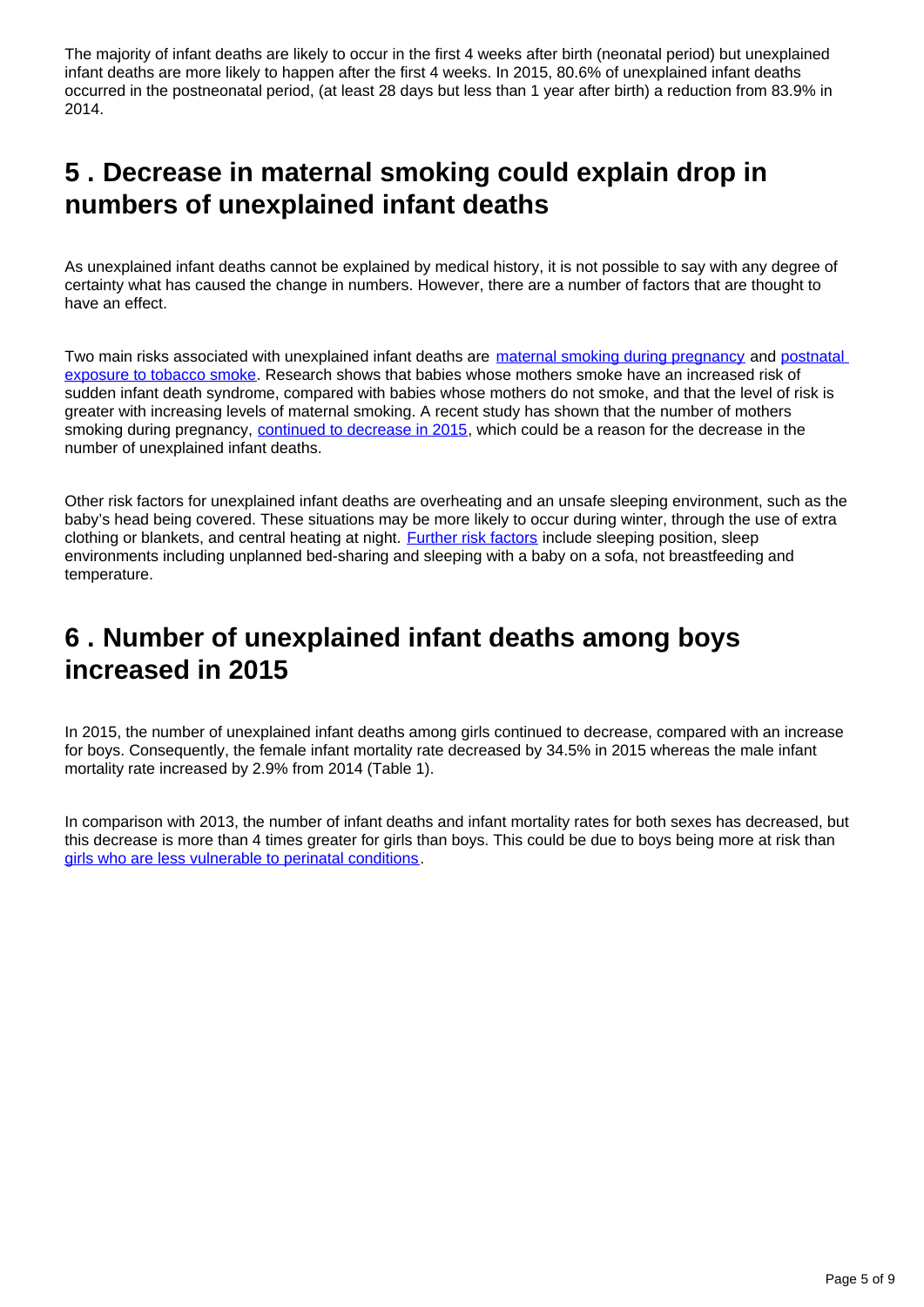#### **Table 1: Unexplained infant deaths mortality rates by gender, 2013, 2014 and 2015[p]**

|                             |      | England and Wales |                                    |                |  |  |
|-----------------------------|------|-------------------|------------------------------------|----------------|--|--|
|                             |      | <b>Boys</b>       |                                    | Girls          |  |  |
|                             |      |                   | <b>Numbers Rates Numbers Rates</b> |                |  |  |
| 2013                        | 141  | 0.39              | 111                                | 0.33           |  |  |
| 2014                        | 120  | 0.34              | 97                                 | 0.29           |  |  |
| 2015[p]                     | 127  | 0.35              | 64                                 | 0.19           |  |  |
| Change 2014 to 2015<br>(% ) | 5.8  | 2.9               |                                    | $-34.0 - 34.5$ |  |  |
| Change 2013 to 2015<br>(%)  | -9.9 | $-10.3$           |                                    | $-42.3 - 42.4$ |  |  |

England and Wales

Source: Office for National Statistics

Notes:

1. Figures are based on death occurrences.

2. Data for 2015 are provisional [p].

3. Deaths per 1,000 live births.

## <span id="page-5-0"></span>**7 . Number of unexplained infant deaths increased in the North West and the West Midlands**

In comparison with 2014, the number of unexplained infant deaths has decreased in all regions in England in 2015 apart from in the North West and the West Midlands, where they increased by 25.9% and 13.0% respectively (Figure 2). The largest percentage decrease in unexplained infant deaths was seen in London (29.2%).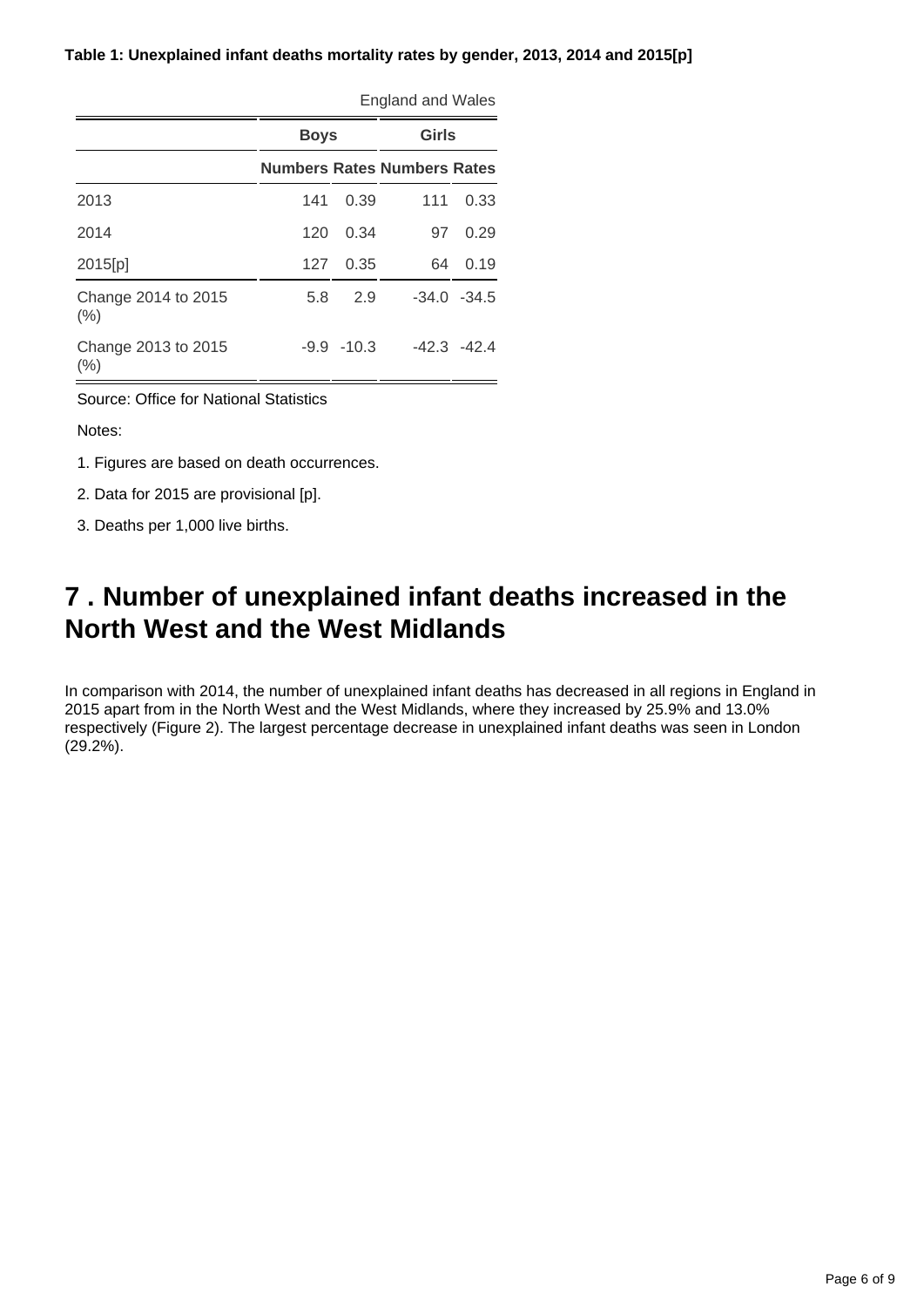#### **England**

### Figure 2: Unexplained infant deaths by regions in England, 2014 and 2015[p]

England



Source: Office for National Statistics

#### **Source: Office for National Statistics**

#### **Notes:**

- 1. Figures are based on death occurrences.
- 2. Data for 2015 are provisional [p].
- 3. Figures for regions exclude deaths of non-residents.

However, when looking at the infant mortality rates, in 2015 the rate of unexplained infant deaths remained the highest in Yorkshire and The Humber, at 0.42 deaths per 1,000 live births, a decrease from 0.48 in 2014; followed by the North West at 0.40 deaths per 1,000 live births which has increased from 0.32 in 2014.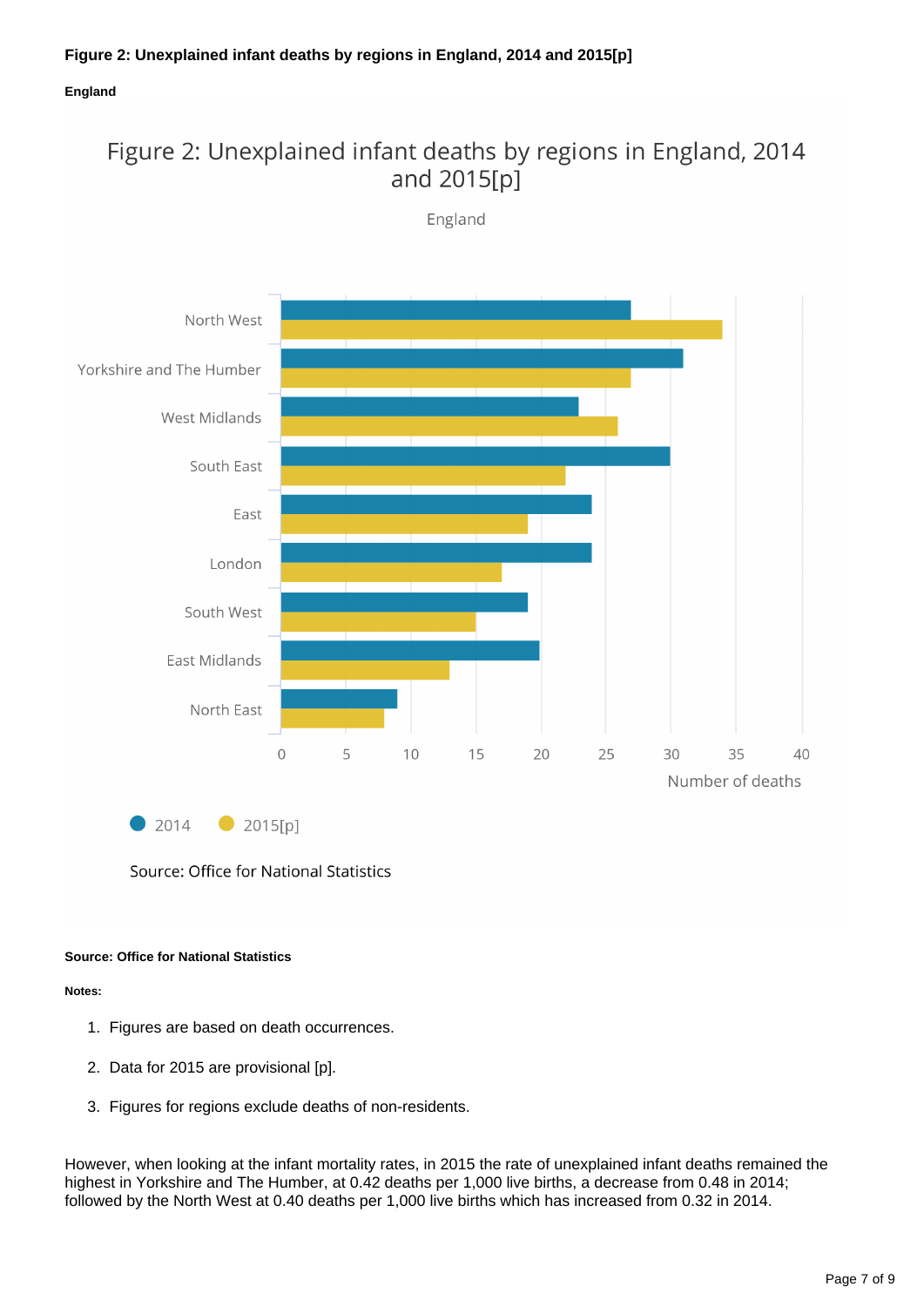# <span id="page-7-0"></span>**8 . Unexplained infant deaths to mothers aged under 25 years decreased**

Unexplained infant deaths to mothers aged under 25 years have continued to decrease in 2015 (Table 2) where the largest reduction from 2014 can be seen in those aged under 20, at 40.6%.

Since 2014, the number of deaths has increased for mothers aged 25 to 39 years and have remained constant for those aged 40 and over. The largest increase can be seen in those aged 30 to 34 years at 16.2%.

When comparing 2015 to 2013, the number of deaths have decreased for all age groups with the exception of mothers aged 25 to 29 years which has increased by 12.3%. Despite the large decreases between 2014 and 2015 seen in mothers aged under 25 years, the greatest decrease from 2013 remains in mothers aged 40 and over, at 60.0% (Table 2).

#### **Table 2: Number of unexplained infant deaths by mother's age, 2013, 2014 and 2015[p]**

|                 |                   |    |    |                                   | <b>England and Wales</b>          |  |
|-----------------|-------------------|----|----|-----------------------------------|-----------------------------------|--|
| Mother's<br>age | 2013 2014 2015[p] |    |    | <b>Change 2014 to 2015</b><br>(%) | <b>Change 2013 to 2015</b><br>(%) |  |
| Under 20        | 38                | 32 | 19 | $-40.6$                           | $-50.0$                           |  |
| 20 to 24        | 67                | 64 | 41 | $-35.9$                           | $-38.8$                           |  |
| 25 to 29        | 57                | 62 | 64 | 3.2                               | 12.3                              |  |
| 30 to 34        | 56                | 37 | 43 | 16.2                              | $-23.2$                           |  |
| 35 to 39        | 24                | 18 | 20 | 11.1                              | $-16.7$                           |  |
| 40 and over     | 10                | 4  | 4  | 0.0                               | $-60.0$                           |  |

Source: Office for National Statistics

Notes:

1. Figures are based on death occurrences.

2. Data for 2015 are provisional [p].

## <span id="page-7-1"></span>**9 . Links to related statistics**

Earlier reports for unexplained deaths in infancy for 2003 to 2007 were published annually in the autumn edition of [Health Statistics Quarterly.](http://www.ons.gov.uk/ons/rel/hsq/health-statistics-quarterly/no--39--autumn-2008/index.html)

More data on [child mortality in England and Wales](https://www.ons.gov.uk/peoplepopulationandcommunity/birthsdeathsandmarriages/deaths/bulletins/childhoodinfantandperinatalmortalityinenglandandwales/previousReleases) 2015, [birth cohort tables for infant deaths in England and](https://www.ons.gov.uk/peoplepopulationandcommunity/birthsdeathsandmarriages/deaths/datasets/birthcohorttablesforinfantdeaths)  [Wales](https://www.ons.gov.uk/peoplepopulationandcommunity/birthsdeathsandmarriages/deaths/datasets/birthcohorttablesforinfantdeaths) 2014, and [pregnancy and ethnic factors influencing births and infant mortality \(previously called Gestation](http://www.ons.gov.uk/peoplepopulationandcommunity/healthandsocialcare/causesofdeath/bulletins/pregnancyandethnicfactorsinfluencingbirthsandinfantmortality/previousReleases)[specific infant mortality\)](http://www.ons.gov.uk/peoplepopulationandcommunity/healthandsocialcare/causesofdeath/bulletins/pregnancyandethnicfactorsinfluencingbirthsandinfantmortality/previousReleases) 2014 are available.

Infant mortality statistics for Scotland and Northern Ireland are the responsibility of [National Records of Scotland](https://www.nrscotland.gov.uk/statistics-and-data/statistics/statistics-by-theme/vital-events/deaths) (NRS) and the [Northern Ireland Statistics and Research Agency](https://www.nisra.gov.uk/statistics/deaths/stillbirths-infant-deaths) (NISRA) respectively.

## <span id="page-7-2"></span>**10 . Quality and methodology**